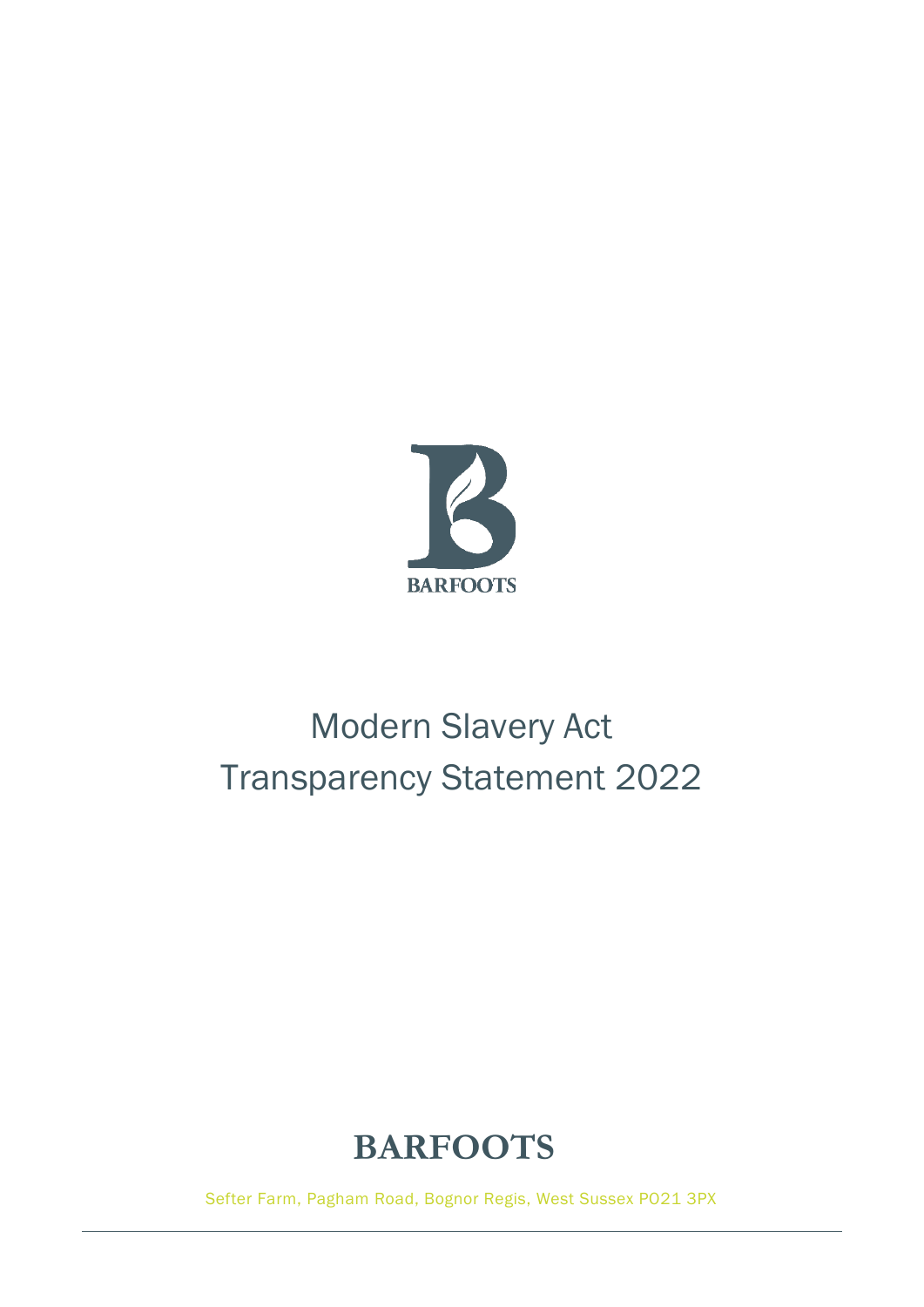

This statement is made on behalf of the Boards of the Barfoot Group of Companies, in accordance with Section 54(1) of the Modern Slavery Act 2015, and constitutes Barfoots slavery and human trafficking statement for the financial year ending 31 December 2021.

#### Our Businesses

Barfoots Group of Companies (Barfoots) is comprised of Barfoot Holdings Ltd, Barfoots of Botley Ltd, Barfoot Farms Ltd, Barfoots Cropping Ltd and Barfoot Energy Ltd.

Barfoots of Botley Ltd, Barfoot Farms Ltd and Barfoots Cropping Ltd are involved with the growing, processing, packing and marketing of a range of semi-exotic produce, with a quality and freshness that is second to none. Our customers include the major supermarkets within the UK and leading national restaurant chains.

Barfoot Energy Ltd is an anaerobic digestion waste management plant, producing green energy from food and crop waste.

Since being established in the early 1970's by Peter Barfoot, the family business has grown to employ over 500 people.

#### Our Commitment to combating Modern Slavery

Barfoots recognises the importance of acting to combat modern slavery, and all of its related practices such as forced labour, debt bondage and human trafficking. Our policies on Ethical Trading and Human Rights and Prevention of Hidden Labour Exploitation set out our commitment to combating modern slavery.

Barfoots is a member of the Supplier Ethical Data Exchange (SEDEX); supports the "Stronger Together" initiative and ensures compliance with the Ethical Trade Initiative (ETI) Base Code of Labour Practice, which is based on the standards of the International Labour Organisation (ILO).

Barfoots provide access to a confidential telephone reporting service, "SeeHearSpeakUp", and encourages all workers to report any concerns they have using that service. The service is available in a number of languages.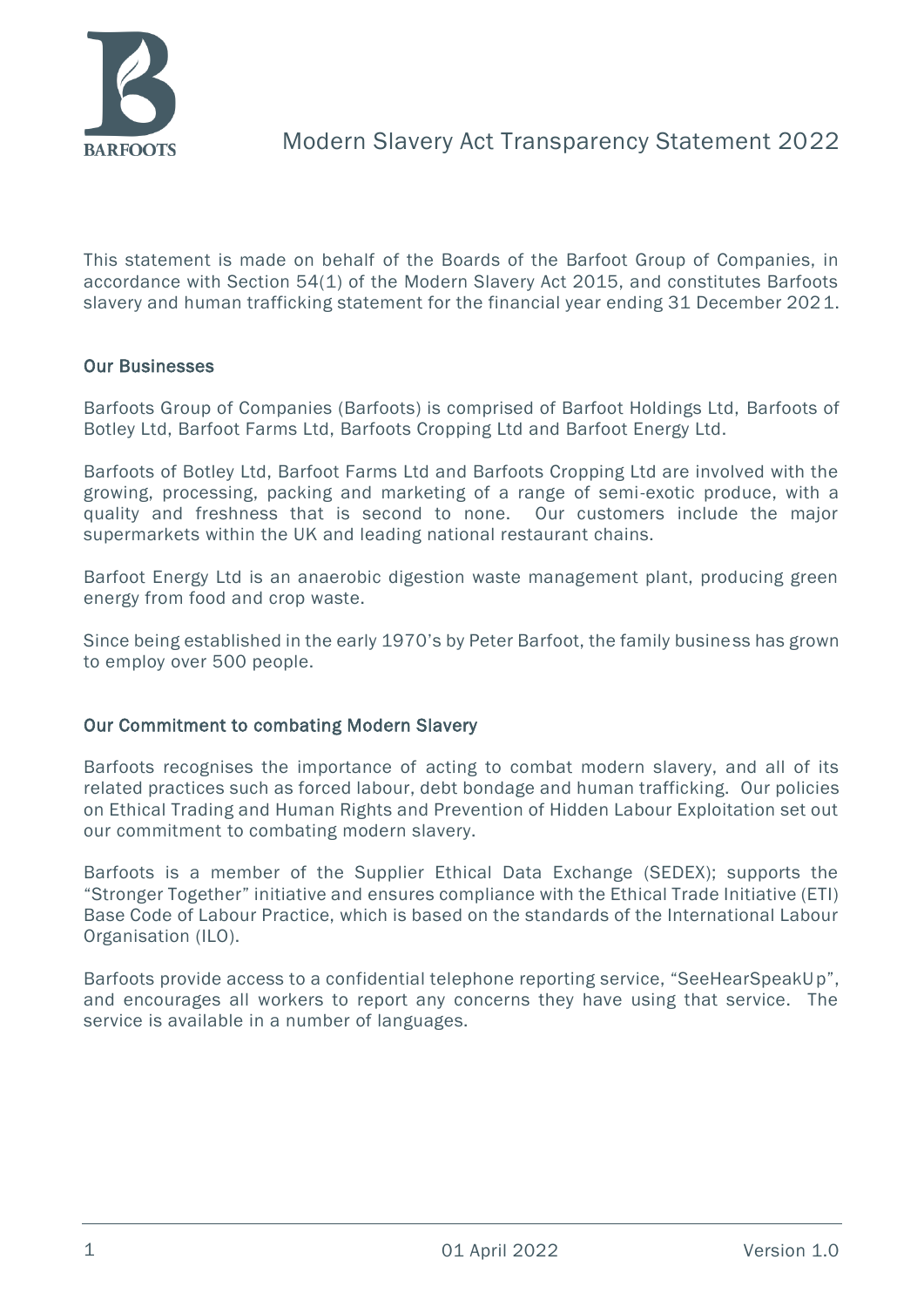

## Modern Slavery Act Transparency Statement 2022

## **Training**

We believe that training is a fundamental way of raising awareness and ensuring that people understand the importance of this issue. Our HR Team and many of our operational managers have attended Stronger Together workshops and we also require all employees with Supervisory responsibility to undertake the Stronger Together e-learning course on Tackling Modern Slavery.

We also require all employees with Management / Supervisory responsibility to undertake training on Equality and Diversity with annual refreshers.

### Our Supply Chain

We source our range of products from more than twenty-five countries and over one hundred suppliers. We are committed to implementing and enforcing effective systems and controls to prevent modern slavery and human trafficking throughout our supply chain.

Barfoots have an Ethical Trade policy that details our expectations of our suppliers, which follows the principles of the ETI Base code. This policy is sent to all suppliers at the start of their supply season –agreement to the policy is part of our terms and conditions of supply. In addition, all suppliers are required to register on SEDEX and complete the Self-Assessment questionnaire; which is then used to risk assess suppliers against compliance to the ETI Base code, which includes modern slavery and forced labour issues.

Based on the outcome of the annual risk assessment process; suppliers may be required to undertake 2nd or 3rd party Ethical audits; which include sections on Modern slavery and Forced labour.

## Agency Workers

Barfoots ensure that our labour providers have a Gangmasters and Labour Abuse Authority (GLAA) licence and follow the provisions of the Gangmasters (Licensing) Act 2004 and the Immigration Act 2016 and adhere to their standards accordingly.

The role of the GLAA is to protect vulnerable and exploited workers by working with partner organisations such as the police, the National Crime Agency and other government law enforcement agencies to target, dismantle and disrupt serious and organised crime.

The GLAA licensing scheme standards cover health and safety, pay, transport and accommodation. They also check that tax, National Insurance and VAT regulations are met. Barfoots are registered to receive "active checks" from the GLAA that keep us informed of any changes to a labour providers licence, such as a compliance inspection, additional licence conditions or a revocation.

Barfoots conducts regular audits of a random selection of agency workers and regular audits of each agency they work with to ensure compliance with these standards.